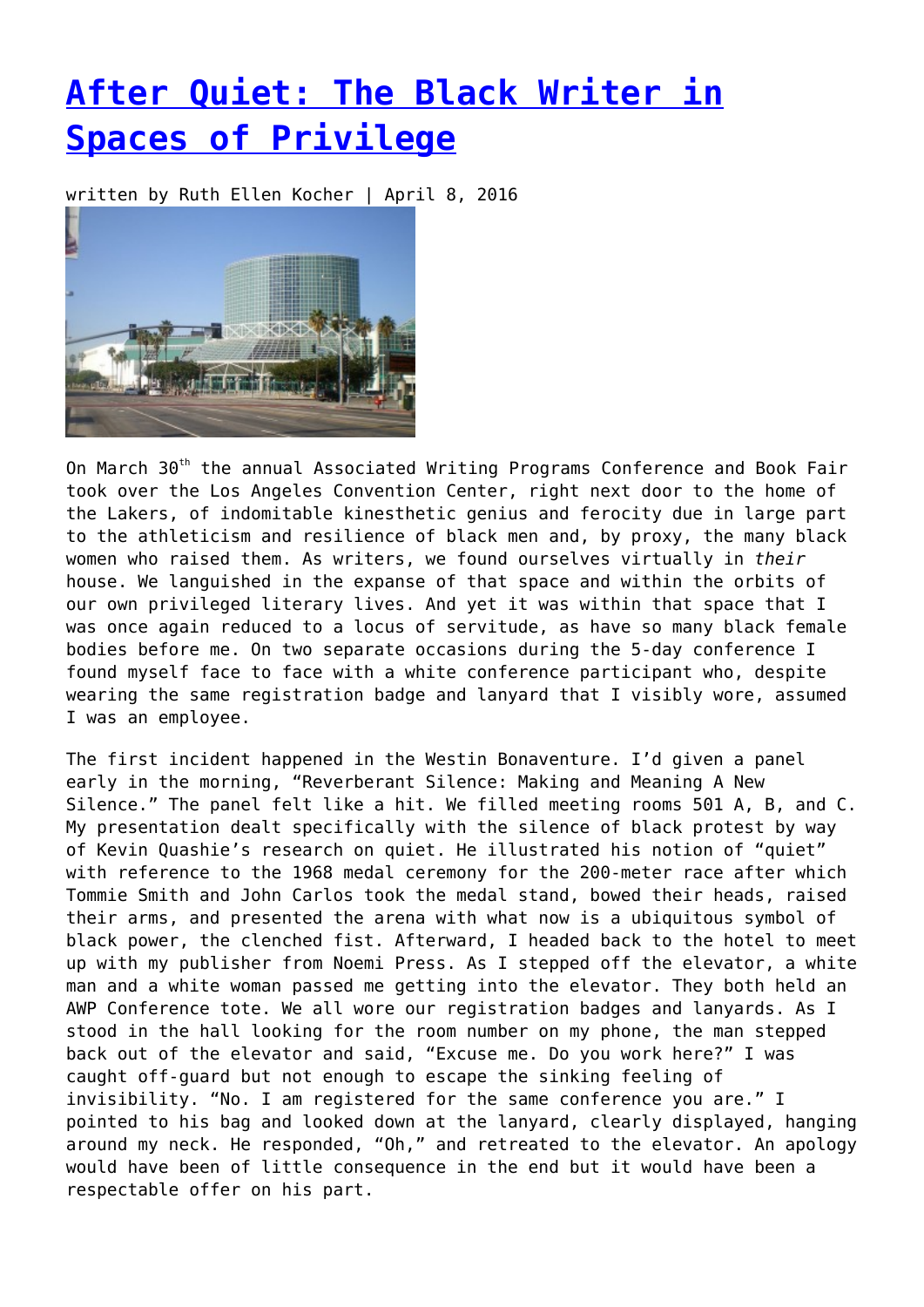By the time the doors closed, I had rehearsed at least three responses that would have been more cutting and less accommodating. But each one of those comments was part of the black woman's script I've spent a lifetime trying not to rehearse. The script persists. We've seen it many times. The stage lights come on and the angry black woman hits her mark. *Look at the camera and say something sassy*. My anger means that I become a walking cliché and so I remind myself: *You've published seven books. You are a Professor of English.* I posted the moment on social media in some hope that white writers in my community would see the post, read my hashtags (#Self Interrogate; #Evolve) and perhaps, reconsider the next time they find themselves face to face with a black woman wearing black on black at a writing conference with hundreds of writers wearing black.

The next day, I signed books. Afterwards, I left my bag at the press table and headed for the women's bathroom. On my way there, a woman walking directly towards me began asking for directions. As we stopped almost toe to toe with one another I began to answer her. As I adjusted my badge she said, "Oh, you *don't* work here," and walked away, again, unapologetically. It was approximately 23 hours since the last time a white AWP participant had mistaken me for an employee. I stood there for a moment and looked down at what I was wearing. White on black. I looked around and saw people passing in every direction wearing the poets' uniform, black on black, and the more formal academic poets' uniform, white on black. For the record, the employees at both the hotel and the convention center didn't wear black on black nor white on black unless they were waiters and those individuals wore nametags pinned to their chests. I went to the bathroom grumbling. I stood at the sink cursing under my breath. As I headed back to the booth I ran into an old friend who asked me how I was doing, I responded, "Frankly, I want to punch someone in the face." While my sentiment was inelegant, it was the most accurate description of how I felt. I had a need to occupy this space with offensive visibility.

Later, I thought about the quiet protests of Tommie Smith and John Carlos. I could not imagine how to affect to any efficacy that sort of quiet, a quiet that contained movement and dynamic statement in the face of overt expressions of racism. There is no safe response to a member of my own community who sees first my black body and next (if ever) my registration badge and lanyard that should say, "We are the same." Because I am subject to the projection of an imaginary space of racial positioning fashioned from white privilege, my expressive reaction to white reduction, or lack of expressive reaction, can ultimately have no consequence to the insular landscape of supremacist interiority the white body chooses to inhabit.

Once again, I posted the incident on social media, a bit more resolute, a bit less angst-ridden. My anger had given way to hurt as the weight of ownership predicated on expectation subsumed me and instigated a melancholy I could not shake. This space occupied by writers, presses, publishers, professors – this was my house and in my house, I resisted being made to feel abject. I am not sure I've succeeded.

On social media, I began to receive comments on my posts that prompted me to ultimately delete them. One white writer and editor told me about her sister